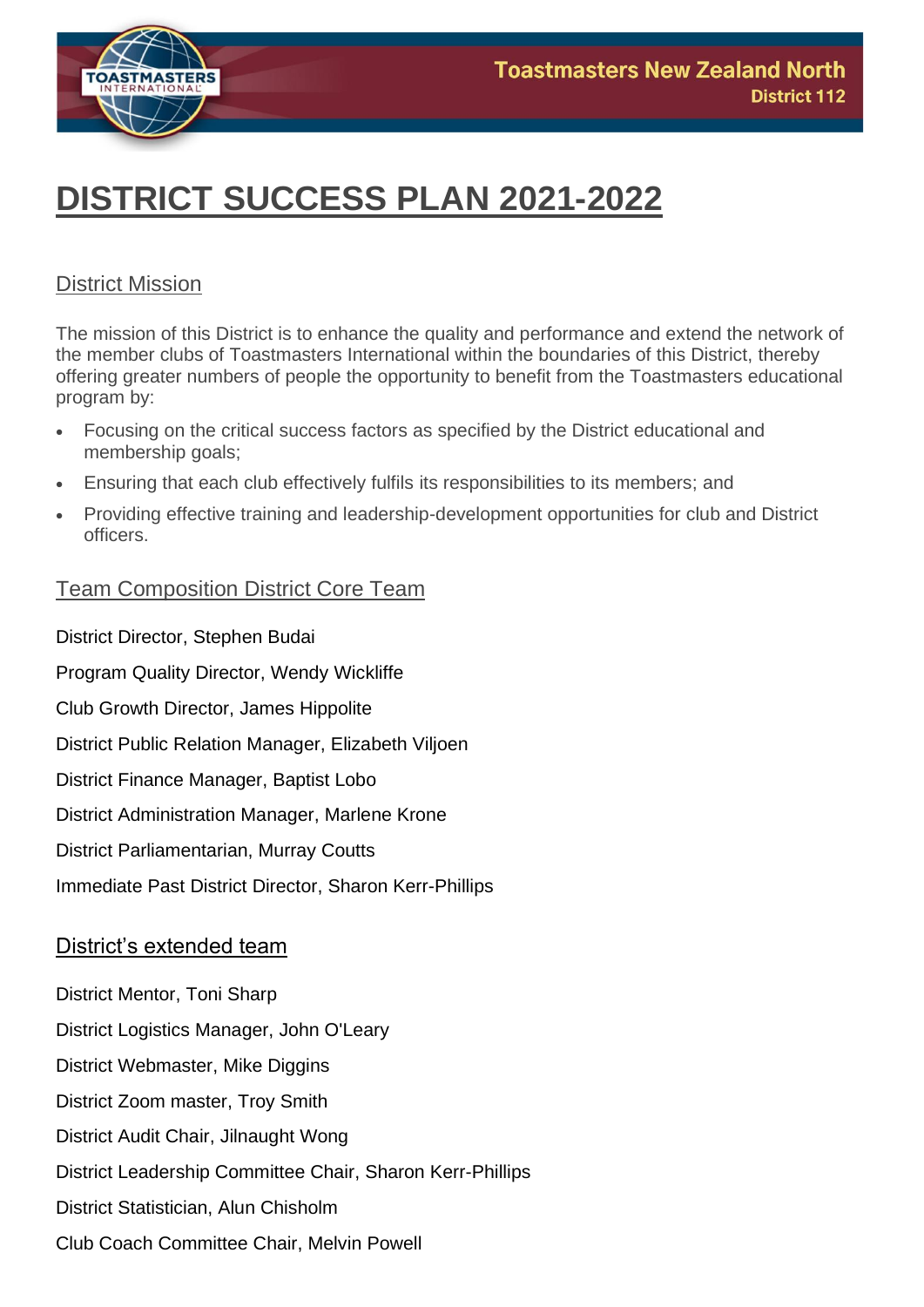

# **Values**

Toastmasters International's core values are integrity, dedication to excellence, service to the member, and respect for the individual. These are values worthy of a great organization and should be incorporated as anchor points in every decision made within the organization. Toastmasters' core values provide a means of guiding and evaluating the organization's operations, planning, and vision for the future.

# **What are the District's core values?**

The core values for the District align with those of Toastmasters International - Integrity, Respect, Service to the member and Excellence. This also runs parallel with the Districts Vision in putting Members First.

The team operates and practices completely by the core values as we perform our roles and duties for the District.

# **Team Operating Principles**

**What principles does the team hold? (These principles might include trust, safe learning, collaboration, etc.)\***

The team operates on working together for the benefit of the members in the District. There are different levels of experience, and we will work towards being tolerant and understanding as we do not work at the same pace or style. The team is aware of the communication styles of each other and work in a way understanding the other members of the team may differ. This is an excellent exercise as we all have different communication and leadership styles.

# **Potential Obstacles**

**What obstacles will the team have to consider when strategizing? (These might include conflicting personal commitments, distance, unresolved conflict, etc.)\***

Obstacles can be unproductive to the district moving forward and need to be realised at the earliest stages.

We all work at different rates and can place pressure on all parties.

To overcome this obstacle, we need to agree to a timeline for events and projects that works for us all plus means that we still have wriggle room at the end. The goal is to complete all tasks before time.

A solution is to have teams working on projects, as many hands make light work.

# **Meeting Protocol**

**In general, how will the team process tasks? (For example, consider how often to meet or call, what the team's meeting practices will be, etc.)\***

At the moment the trio is meeting each Wednesday by zoom from 3-4 pm. This will continue till expected circumstances change and then will revert to each Friday from 7:30 pm for an hour.

There will be full top table meetings each month and this meeting will start earlier by 30 minutes to allow for the Division Directors to join in the session, and then leave if they wish.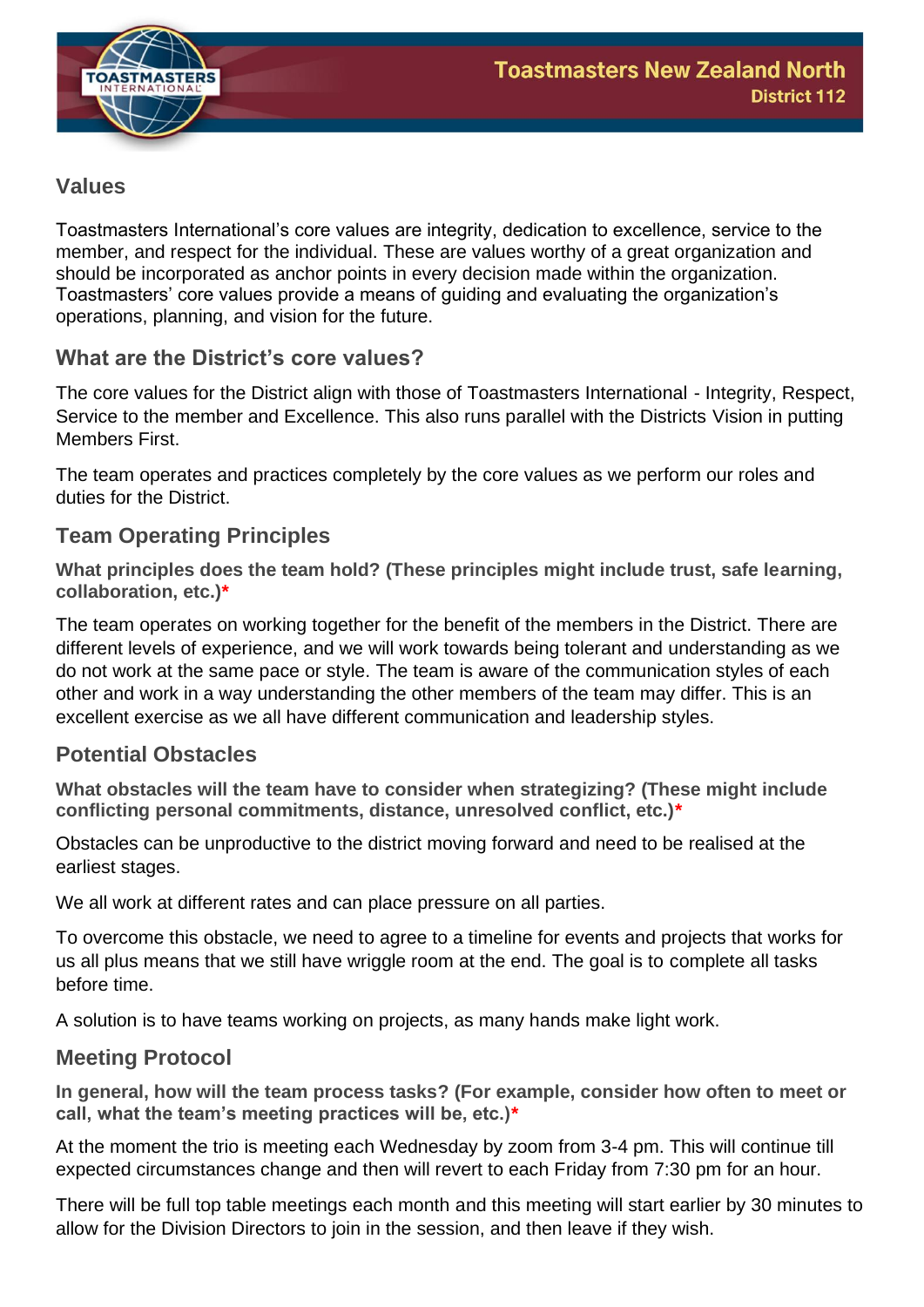

We will also have three scheduled Town Hall sessions and they will be chaired by one of the trio each meeting. This will enable the District membership to be updated on events coming up and an opportunity to ask any question to the Top table, enabling complete transparency.

All meetings will have an agenda and a set time as we are cognisant of sticking to the topic(s) and timing, as one of the biggest complaints in the past has been that meetings have gone on past the point of being effective and productive.

We have flexibility built into the trio teams as circumstances change from week to week and we work on consensus.

## **Team Interactions and Behavioural Norms**

**How will decisions be made? \***

All decisions will be made by the team in a collaborative manner. We all have an equal say and all thoughts and ideas are taken into consideration, reviewed and then we apply the agreed outcome. We are working towards achieving the District Mission, "we build new clubs and support all clubs in achieving excellence" along with the District Vision, "Members First".

## **What will be the team's method of communication? Determine the team's first preference, second preference, and so on. \***

WhatsApp for immediate notification.

Txt phone calls for urgent decisions,

Email for updates

Weekly zoom meetings for planning

**What will the communication parameters be? Parameters might include whether the team communicates by phone or email, whether the team sets up a weekly conference call, or how often team members can expect to communicate. \***

Weekly zoom meetings as a Trio

Monthly meeting with Top Table, Chairs and Division Directors

Area Director Peer monthly meeting with CGD

Additional meetings as needed

#### **How will the team resolve differences of opinion? \***

Discuss allow each person their point of view

If consensus cannot be reached – vote

#### **How will the team support one another? \***

Have each other's back.

Respect work/life balance especially at the weekends and special occasions for district officers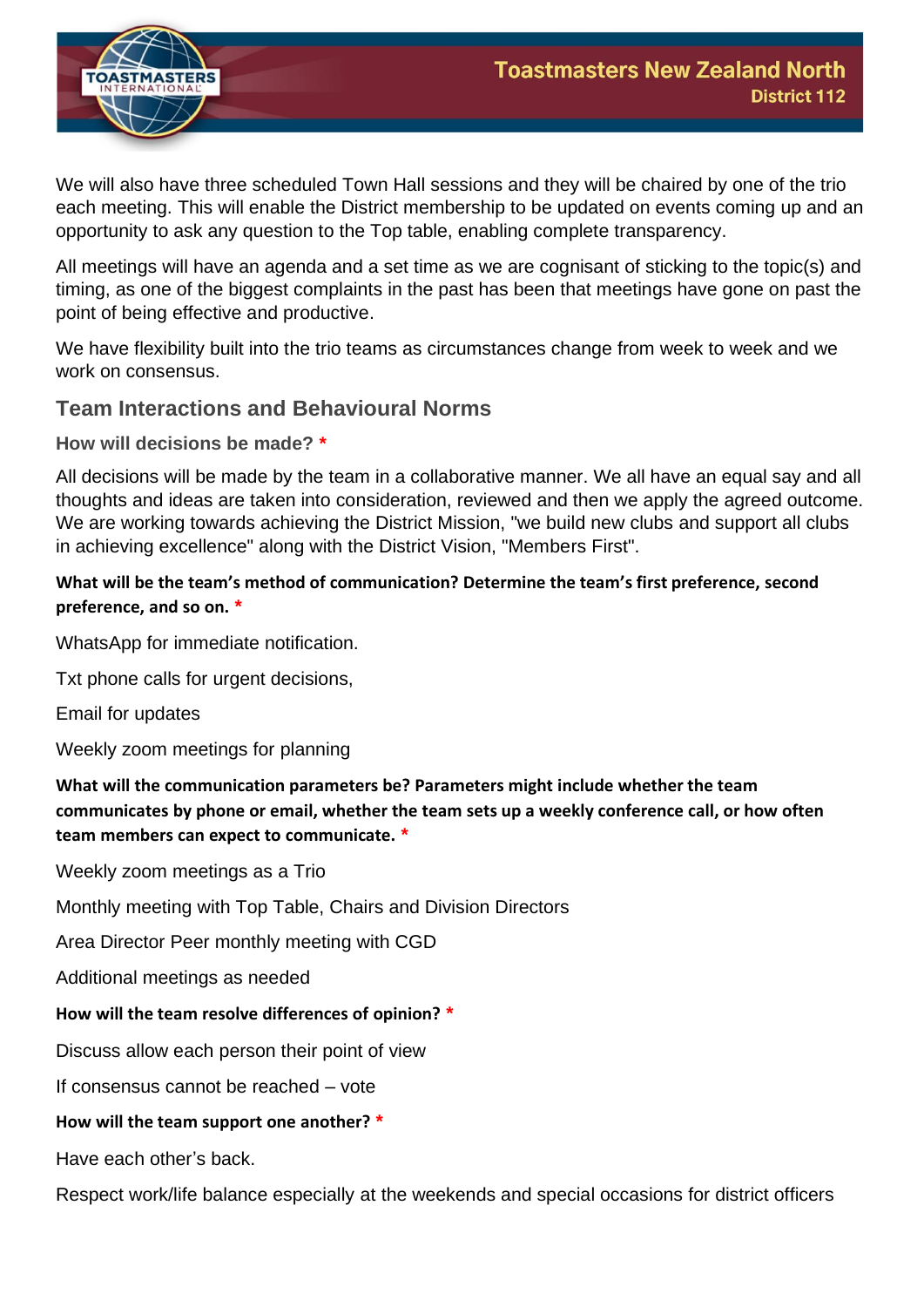



There is a very good understanding that under the difficult conditions of the pandemic district officers all have different tolerance levels and we must all be aware of our peer's pressure points

## **How will the team ensure equitable participation when completing activities? \***

Activities owned by appropriate trio members through delegated where appropriate

Key activities should be reviewed after completion for leanings and opportunities for improvement

## **How will team members be held accountable for their responsibilities? \***

District officers report on their responsibilities

Meeting action points documented and expected timeline

#### **How will the core team and extended teams be recognized for their efforts? \***

A recognition program for KPIs has been created for District

District Awards annual event to recognise excellence

# **Goal1: Membership Payment Growth**

| Membership payments base                                    | 5581 | 5,581 |
|-------------------------------------------------------------|------|-------|
| Distinguished (Membership payments base x 1.015)            | 5665 | 5,665 |
| Select Distinguished (Membership payments base x 1.03)      | 5749 | 5,749 |
| President's Distinguished (Membership payments base x 1.05) | 5861 | 5,861 |
| Smedley Distinguished (Membership payments base x 1.08)     | 6028 | 6,028 |

# **Situation Analysis**

**What is the current situation in the District? How many members did the District add last year? Does the District have special challenges? (One situation might be that membership payments usually arrive close to the deadline making it necessary to hurry to meet goals.)\***

Membership payments base - 2020 - 6240, 2021 - 5575 = loss of 665 membership payments. New members - 2020-2021 = 1034 and New Chartered Clubs - 4 Clubs suspended or ineligible  $= 9$ A small number of Corporate Clubs have closed due to COVID. Some members financial situations have changed, and they belong to fewer clubs as dual members.

## **Strategy**

**What actions will the District take? What has worked in the past? What has not? What new programs or incentives could the District implement? How will the District promote existing programs? How have other Districts been successful? What could the District do to stretch this goal? (The strategy might include actions, such as creating a contest promoting early submission of dues.) \***

The focus for District is "Members First"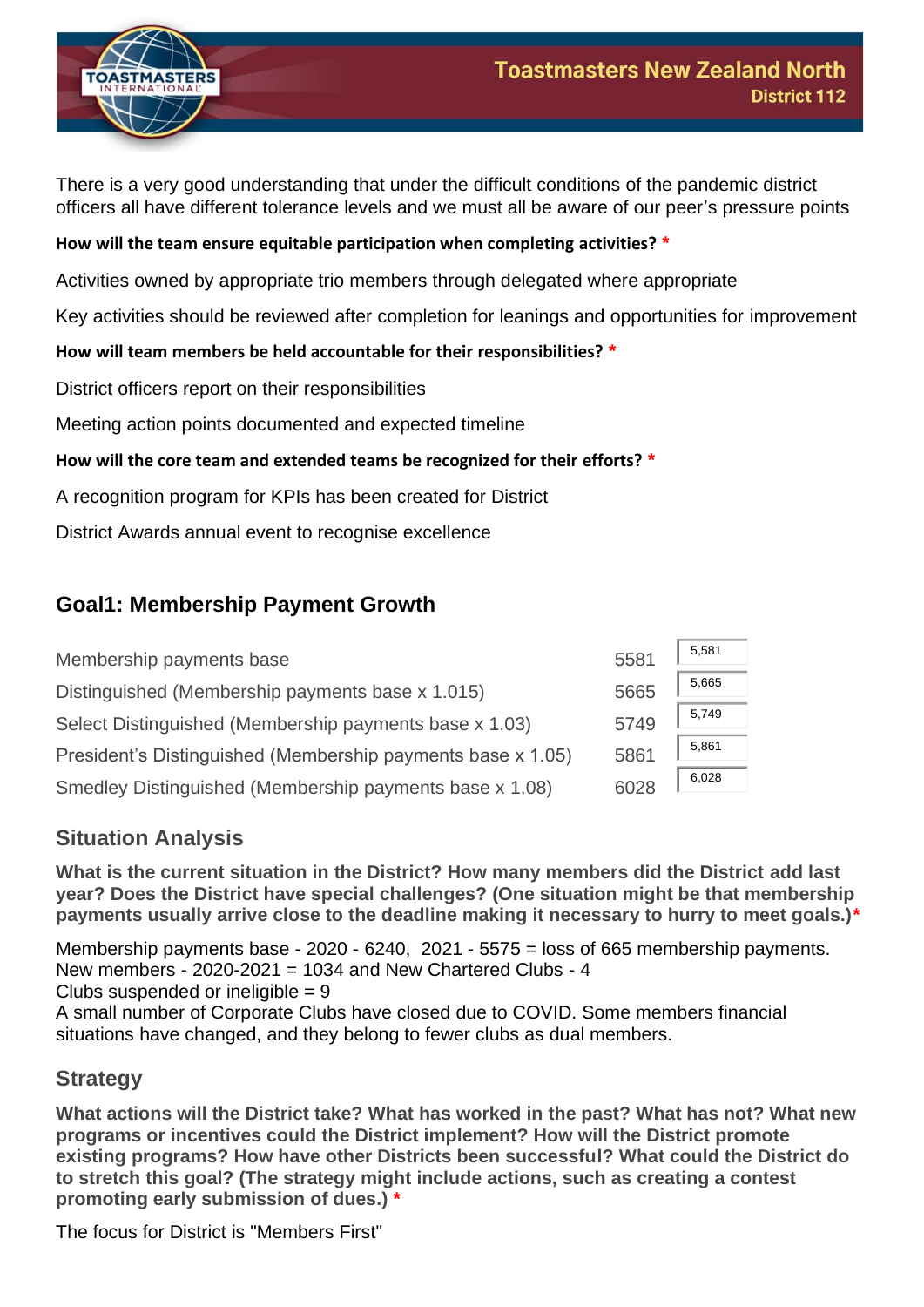

Strategies will be aligned to improving the member experience and creating value in order to influence membership renewal.

Action 1: Club Loss Research Report - Division Directors

Action 2: Trained Officers - Produce Quality Clubs - Support Members

Action 3: New Member Engagement - Onboarding Program

Action 4: Member Satisfaction - Feedback

Action5: Division Conferences

#### **Resources**

**What people, equipment, meeting places and money does the District have at its disposal? What committee could work toward the goal? Are any members interested in heading projects toward leadership goals? How much money has been budgeted for achieving this goal? (Resources might include Area and Division governors and gift certificates to the Toastmasters store.) \***

Projects to achieve actions will involve district officers (pathway projects where applicable). The district website continues to be built and will provide templates and resources to help members and clubs. District officer recognition programs.

## **Assignments**

**Who is in charge of each action? Who is on each team? What are each team member's specific responsibilities? \***

The Trio, Top Table, Division and Area Directors PR & Marketing Team Training Team

Action 1: Division Directors

Action 2: PQD + District Team + Online Training Team

Action 3: Area Directors

Action 4: PQD plus DPRM

Action5: PQD + District Team + Online Training Team

## **Timetable**

**When will each action item begin? When will each action item be complete? How will progress be tracked? \***

Task/projects allocated team and pathway project

Report monthly at top table meetings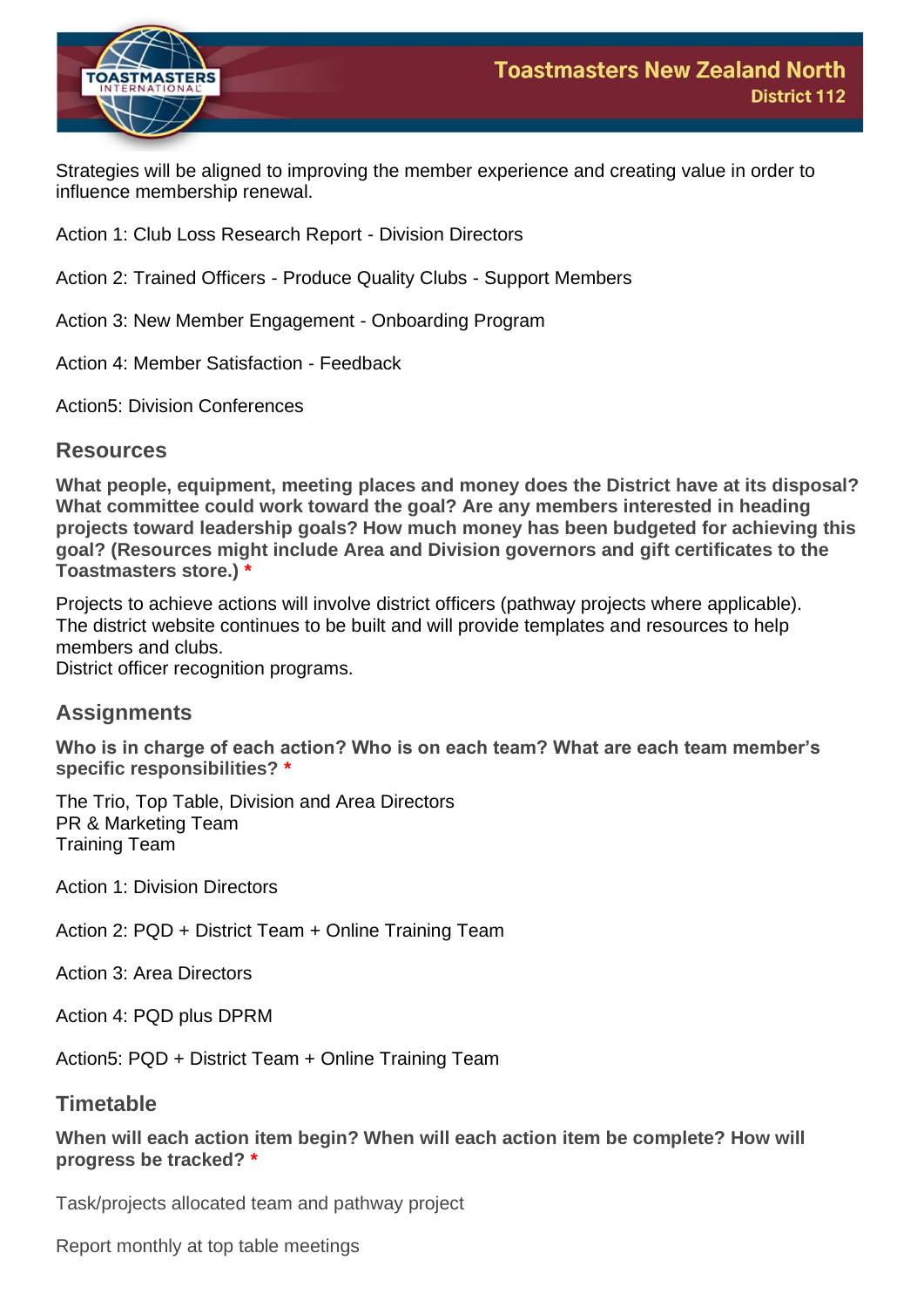

Action 1: 30 Sep 21 - Final Report from Division Directors- Google Form

Action 2: 30 Jun 22 - Member engagement D112 Website resources, Attendance to Training increases

Action 3: 30 June 22 - Pathways Adoption for new members increased - Member Churn reduces

Action 4: 31 Oct 21 - Member Engagement Questionnaire -Results @ Town Hall

Action5: 31 Oct 21 - Division Conference - Build a WOW

# **Goal2: Club Growth**

| <b>Club Base</b><br>159                             | 159 |
|-----------------------------------------------------|-----|
| Distinguished (Club Base x 1.015)<br>162            | 162 |
| Select Distinguished (Club Base x 1.03)<br>164      | 164 |
| President's Distinguished (Club Base x 1.05)<br>167 | 167 |
| Smedley Distinguished (Club Base x 1.08)<br>172     | 172 |

# **Situational Analysis**

**What is the current situation in the District? How many clubs did the District add last year? Does the District have special challenges? (One situation might be that members in the District don't know how to generate interest in new clubs.) \***

Zero net growth from last year (given Covid, this was a remarkable achievement). Covid lockdown level 1 affords us the enviable luxury of face-to-face meetings. Corporate clubs shut down at an alarming rate, but community clubs continued to shine.

# **Strategy**

**What actions will the District take? What has worked in the past? What has not? What new programs or incentives could the District implement? How will the District promote existing programs? How have other Districts been successful? What could the District do to stretch this goal? (The strategy might include actions, such as appointing a club extension chair to pursue leads and scheduling demonstration meetings.) \***

Continue to utilise paid Facebook posts. Print (legacy) media continues to be used. With the termination of last year's new club incentive programme (waiving the Charter Fee), we will instead publicise the Smedley Award and incentivise with a set of Club Officer pins.

The Welcome Brochure will be revamped and reprinted and distributed to all District Officers, for distribution to their clubs appropriately.

Club Retention Chair (Sharon Kerr-Philips), Club Extension Chair (James) & Club Coaches Chair (Melvin Powell) have been assigned and delegated authority to implement the strategy.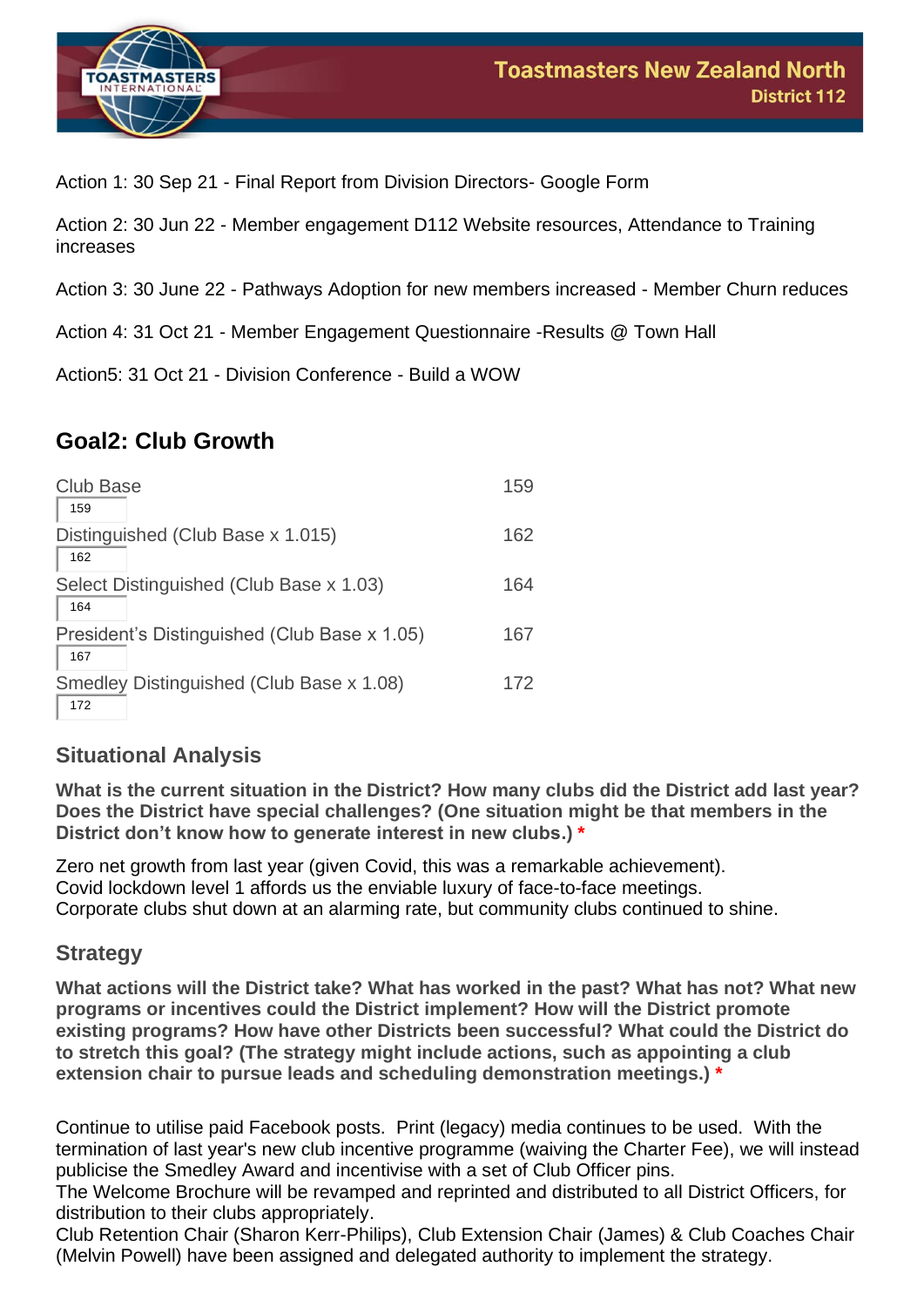

Action 1: Promote Smedley Award, Talk up Toastmasters, Beat the Clock

Action 2: Digital Advertising - Online Newspaper and Social Media

Action 3: Local Community Advertising - Newspaper, Cafe News etc

Action 4: Club Coaches appointed - focus on C & D clubs in ABCD strategy

Action5: One New Club Per Division

#### **Resources**

**What people, equipment, meeting places, and money does the District have at its disposal? What committee could work toward the goal? Are any members interested in heading projects toward leadership goals? How much money has been budgeted for achieving this goal? (Resources might include a club extension committee, a demonstration team, and infokits@toastmasters.org.)\***

Smedley Award - a set of club officer pins - US\$125 Digital Advertising - \$60 per month Welcome kit - \$5000 printing costs

## **Assignments**

**Who is in charge of each action? Who is on each team? What are each team member's specific responsibilities? \***

Digital Advertising - Public Relations team Incentives - CGD & Division Directors Club Coaches - Club Coach Chair - Melvin Powell Club Extensions - Club Extension Chair - Sharon Kerr-Phillips Club Retention - CGD - James Hippolite

Action 1: CGD & DPRM

Action 2: CGD & DPRM

Action 3: CGD & DPRM

Action 4: Trio & District Officers

Action5: Club Extension Chair & CGD & District Officers

#### **Timetable**

**When will each action item begin? When will each action item be complete? How will progress be tracked? \***

Quarter 1: Smedley Award, Stuff Articles, "Join Toastmasters Campaign", Radio Advertising, Division Conferences, Promote to Members, Education Events, Public Relations Exercise, Open House Meetings, Marketing Material, Facebook Boost Quarter 2: Digital Advertising, LinkedIn - Top Skills Employees Value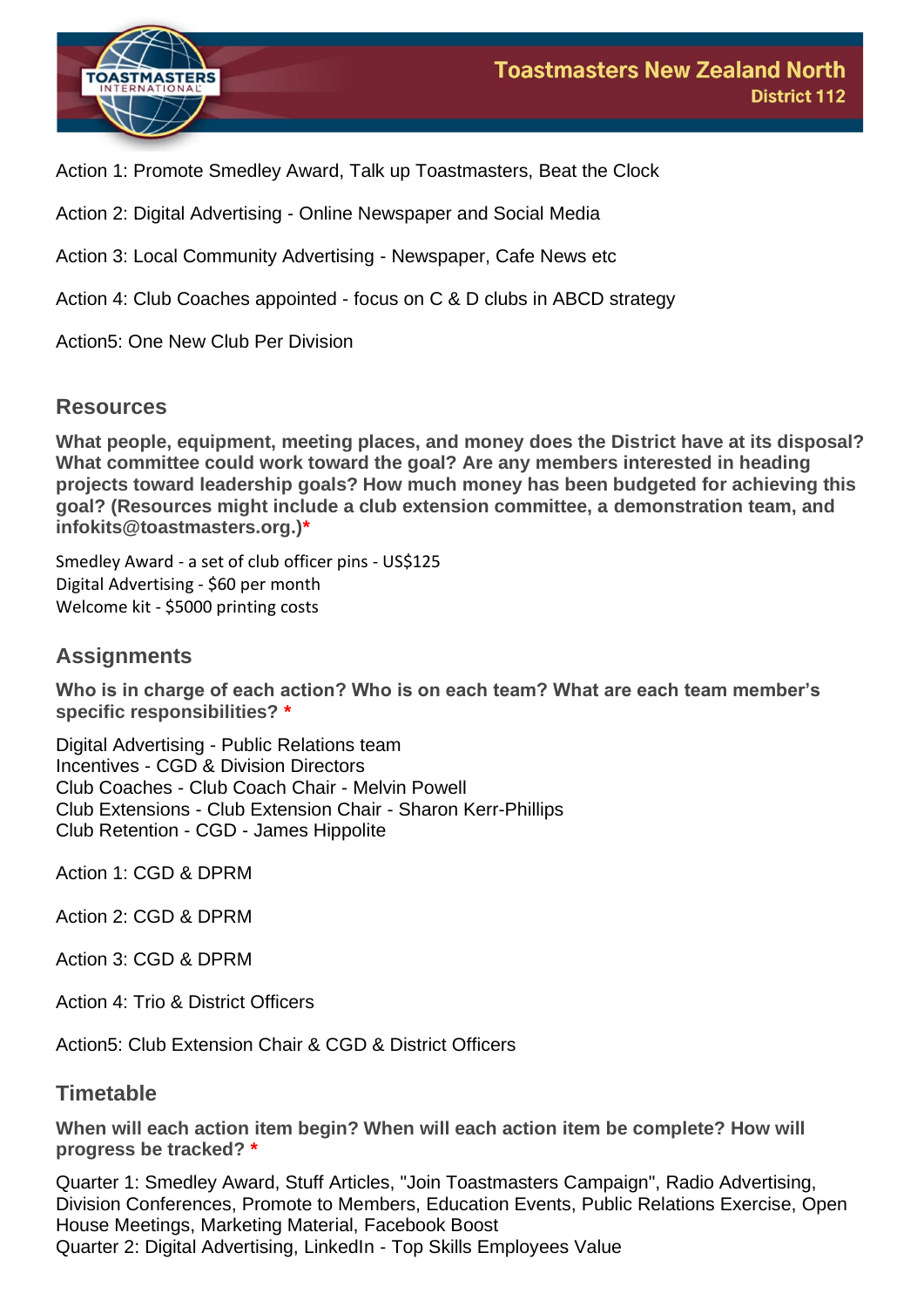

Quarter 3: Talk Up Toastmasters, New Year Campaign, Stuff Newspaper, Advertisements, NZ Wide Campaign with District 72, Division Conferences, Promote to Members, Educational Events, Public Relations Exercise

**District 112** 

Quarter 4: Beat the Clock, Stuff - Conference and District Team, Digital Advertising, Open House Meetings, Marketing Material, Facebook Boost

Action 1: Quarterly

Action 2: Quarterly

Action 3: Quarterly

Action 4: DOT of 11 Sept 2021

Action5: DOT of 11 Sept 2021

# **Goal3: Distinguished Clubs**

| <b>Distinguished Clubs</b><br>159                           | 159 |
|-------------------------------------------------------------|-----|
| Distinguished (Distinguished clubs x 0.4)<br>64             | 64  |
| Select Distinguished (Distinguished clubs x 0.45)           | 72  |
| 72<br>President's Distinguished (Distinguished clubs x 0.5) | 80  |
| 80<br>Smedley Distinguished (Distinguished clubs x 0.55)    | 88  |
| 88                                                          |     |

# **Situation Analysis**

**What is the current situation in the District? What per cent of District clubs are typically Distinguished? Do members understand how to achieve success? Does the District have special challenges? (One situation might be those members in the District don't know how to achieve success.) \***

The District achieved Distinguished District with 67 clubs being distinguished by 30 June 2021. This was planned to the last degree and is dependent upon membership hitting the mark and clubs completing as many of the other goals as possible.

The challenges:

- 1. Clubs registering the education awards through Club Central, as we suspect that there is still a misunderstanding of the process involved.
- 2. Conversion of visitors to members is not as high as we suspect that we can achieve. There may be a mentality of a soft approach, whereas a more assertive approach could be considered. We are getting visitors to clubs that market themselves and we need to follow this up with a quality club meeting and environment.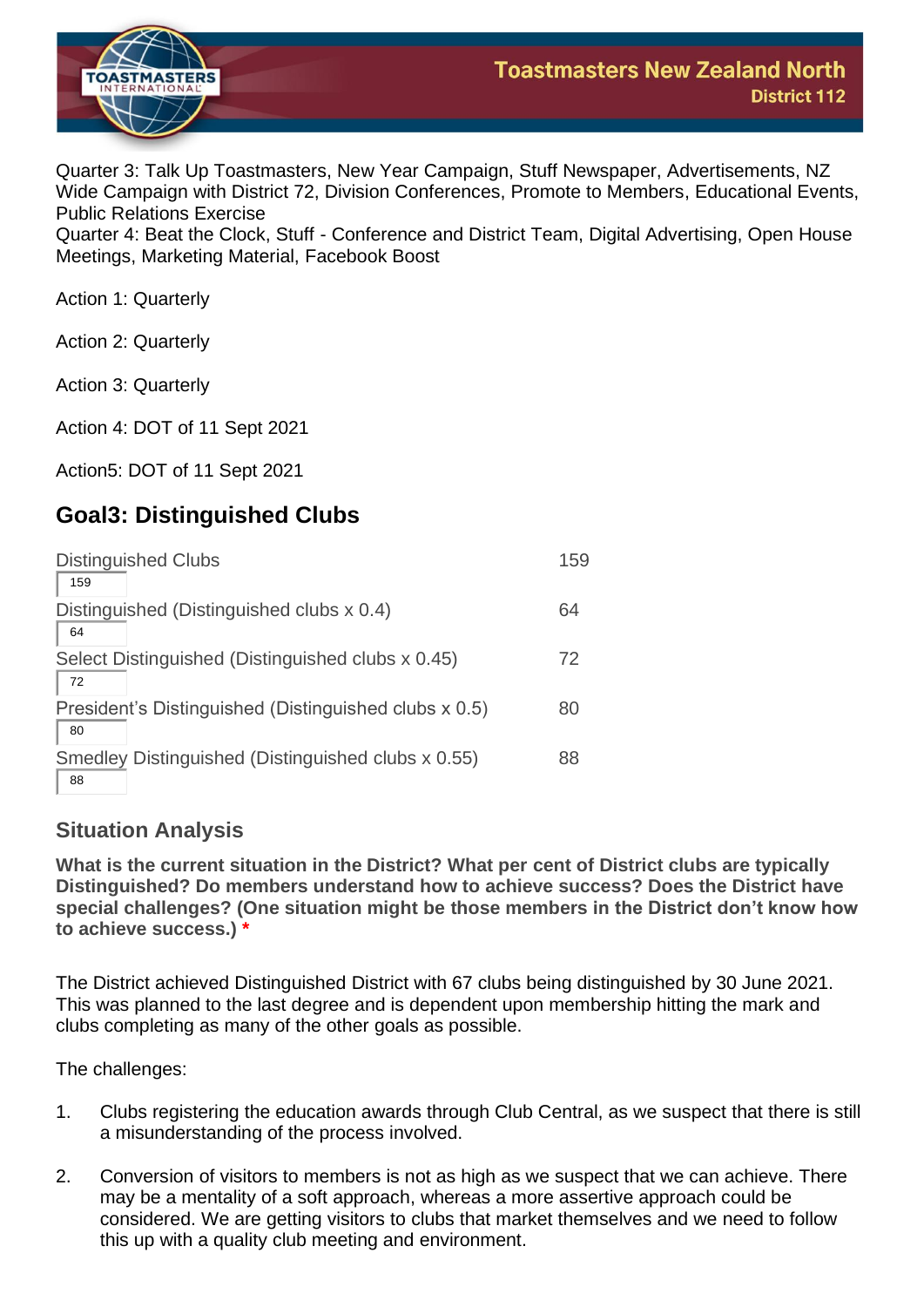

- 3. Club Executive details being lodged with WHQ is not 100% and should be completed as soon as the ABM is completed. This must be encouraged further.
- 4. Club Officer Training attendance is disappointing. Clubs that the full team attend both sessions of COT invariably achieve distinction. A trained executive is an effective executive for the benefit of the members. The example is set with the District team where we have nearly achieved 100% for DOT, again a trained team is an effective team.

Moving forward the goal for the District will be Select Distinguished, with all things going well should be achieved. This goal has been presented to the District team and we have good buy into this as a realistic goal for the District.

## **Strategy**

**What actions will the District take? What has worked in the past? What has not? What new programs or incentives could the District implement? How will the District promote existing programs? How have other Districts been successful? What could the District do to stretch this goal? (The strategy might include actions, such as training all Area and Division governors on the Distinguished Club Program**.) \*

There will be a need to analyse the current club status and predict the position that each club will be in at particular times of the year, as if we leave it until the end, we will not have enough time to react.

The Area Directors visits will be even more important for us to identify each club's situation.

Training for District and club officers may help in bringing this to the front as there may be a lack of experience and knowledge at all levels.

- Action 1: Analysis DCP Progress Per Club (past 3 years)
- Action 2: Forecast club status for the year-end
- Action 3: Implementation of ABCD Strategy

Action 4: Monthly Top Table with Division Directors (agenda item)

Action5: Pathways Educational Sessions

## **Resources**

**What people, equipment, meeting places, and money does the District have at its disposal? What committee could work toward the goal? Are any members interested in heading projects toward leadership goals? How much money has been budgeted for achieving this goal? (Resources might include Area and Division governors and the Distinguished Club Program and Club Success Plan (Item 1111).) \***

One resource we would like to see more effectively applied is that of the District Statistician. With an analysis being completed highlighting flashpoints, regularly can be of benefit as Alun Chisholm has been a past Distinguished District Governor.